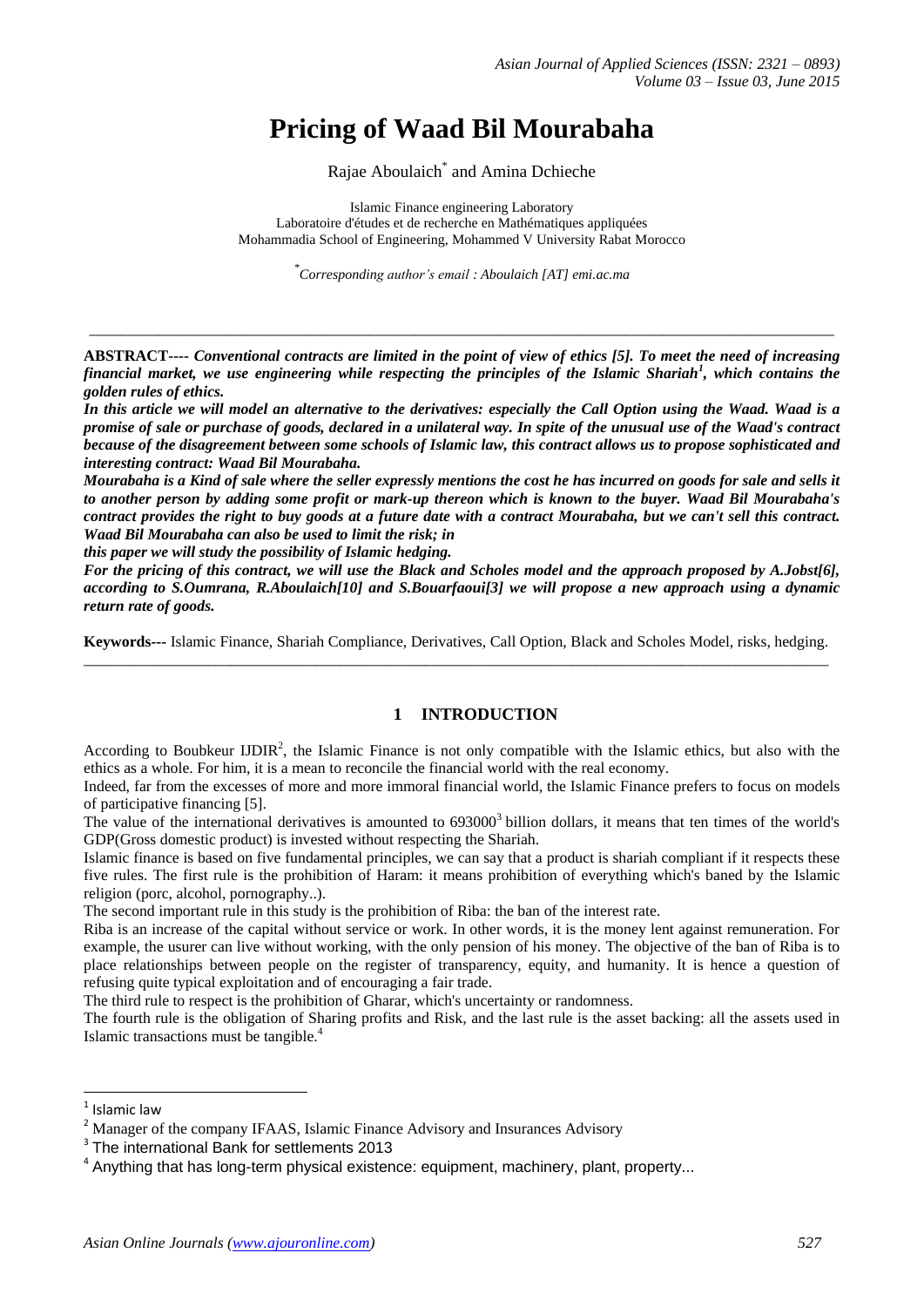The majority of Islamic schools accept that Waad is Shariah compliant.In this work we will propose an innovative contract which can substitute the Call Option, assuming that the interest is null and using a rate of return.

Finally, referring to the article S.Al-Suwailem[1] and [2] we will study the possibility to use the Waad Bil Mourabaha for Islamic hedging.

# **2 SHARIAH COMPLIANCE OF THE WAAD**

According to the articles [11] and [9], the Call option can be seen as analogue to Khiyar Al-Shart, and the premium is considered as monetary compensation: Daman. This proposal was criticized by Islamic scholars, the Khiyar can change the details of a contract and not the contract itself.

For the Urboun, which is a particular alternative of the Call option, the premium is supposed to be a part of goods's price. In our research, we will model Waad Bil Mourabaha, an alternative to the Call Option, where the premium is totally independent from goods's price.

Using the articles [4] and [7], the opinion of the majority of Islamic schools, especially Hanafisme, Chafiisme and Hanbalisme is that the Waad made by a person to another one is religiously compulsory, however it is not legally compulsory. Malikites judge that the promise becomes a legal obligation (legally compulsory) if it causes damage in the part witch be promised.

In this regard, guidance may be taken from the verdict issued by OIC Islamic Fiqh Academy in its Fifth Round, held at Kuwait from 10th to 15th December 1988.

The OIC(Organization of Islamic Conference) Islamic Fiqh Academy stated that a Waad (Promise) in commercial transactions is binding on the promisor with the following conditions:

- The Waad should be a one-sided, must have caused the promisee<sup>5</sup> to incur a liability and should not be taken as the concluded sale.
- If the promisee is to purchase something, the actual sale must take place at the appointed time throug the exchange of ofier and acceptance.
- If the promisor<sup>6</sup> backs out of his Waad, the court may force him to purchase the commodity, or pay actual damages to the seller, and those latter damages will include his actual monetary loss sufiered by him.

In this study we consider that theWaad is a religiously and legally commitment that includes the payment of the Daman, which is a compensation of damages caused to the seller in case the Waad is cancelled.

# **3 WAAD BIL MOURABAHA**

# *3.1 Definition*

Waad Bil Mourabaha is an agreement between the seller and the buyer wishing to acquire goods at the future, with a given price.

Steps of occurring Waad Bil Mourabaha contract are as follows:

**Step 1:** The buyer who wishes to acquire goods later at t=T, makes a Waad to the seller upon which is going to buy goods. The price of goods (P) is fixed by mutual agreement at the moment t=0 and it is calculated using the modified Black and Scholes Model. The Waad implies a payment, the price of the Daman (guarantee). Hence, the seller makes commitment to sell goods at the moment  $t=T$ . Goods which are in the possession of the seller are Amana(trust, consignment), and if it is not available to the buyer at maturity it's considered as Tafrit(negligence).

In this paper we will consider the perfect case: goods are always available.

**Step 2:** At maturity if the buyer decides to execute the Waad, the seller pay him back the premium, and they conclude the Mourabaha with the price fixed on the Waad. If the buyer decides not to execute theWaad, the seller keeps the premium as a compensation of the losses, it's considered as Taaddi(violation, transgression).

To assume the safety of this transaction, we might introduce a neutral third part. For example, an Islamic Bank that which will be responsible for the transition of the Daman between the buyer and the seller.

 5 The person to whom a promise is made, the person to whom the Waad was done

 $6$  the person who makes a promise, the person who makes the Waad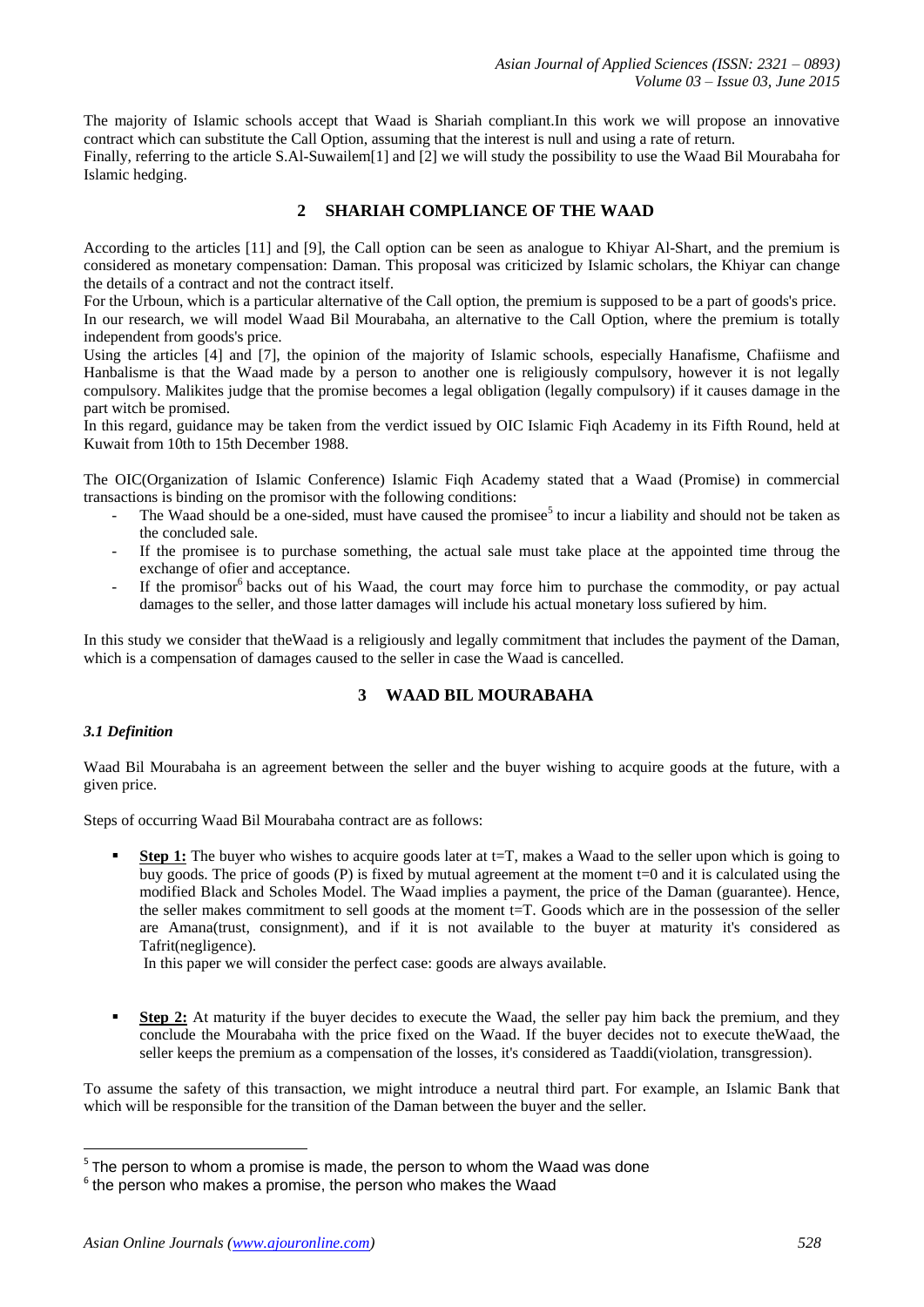# *3.2 Comparison of Waad Bil Mourabaha and Call Option*

Waad Bil Mourabaha and the European Call Option are close in terms of functioning because in both cases: the buyer can refuse at maturity to practice his right. However, there are important diferences: The Call is an optional contract, in opposit of theWaad which is an obligation. The idea of the Option is to have the choice at maturity, and this choice costs the Call's premium, but the Waad is concluded to make goods available at a precise time. It's a kind of reservation, and the Daman(the premium) is paid if the Waad is not respected. The decision of the buyer of the Call Option is taken at maturity but the decision of the promisor is taken at the moment of making the Waad.

In Waad Bil Mourabaha, it is about a rate of return and not about a rate of interest. The Call Option concerns a tangible or intangible asset, while Waad Bil Mourabaha is absolutely concerned with the very precise goods and thees goods have to be Shariah compliant<sup>7</sup>. The only purpose of the Waad is to acquire goods, it can't neither be sold nor bought. Contrary to the option which can be used for speculation.

In the following sections we will use the Call option, improve it, to model Waad Bil Mourabaha.

# **4 MODELING WAAD BIL MOURABAHA**

In his work[6], A.Jobst assumes that the Islamic rate of interest is constant and he uses the Black and Scholes model for pricing the Islamic derivatives.

In this work, we will adapt the Black and Scholes model toWaad Bil Mourabaha contract, assuming that the rate of interest is null and the rate of return R can be computed by the model. We refer to [10] for a similar work about Al Arboun, and to [3] where S. Bouarfaoui assumes that the rate of return is constant.

The hypothesis that R isn't constant makes the pricing more difficult.

## *4.1 Assumptions*

# *4.1.1 Black and Scholes Model assumptions*

- Assumptions on the asset using [12]: The option is European: it can only be exercised at expiration T. Random walk: the instantaneous log returns of the stock price is an infinitesimal random walk with drift, it is a geometric Brownian motion, and we will assume constant drift and volatility. The stock does not pay a dividend. Each little is perfectly divisible.
- Assumptions on the market: There is no arbitrage opportunity<sup>8</sup>. The market operates continuously. The above transactions do not incur any fees or costs<sup>9</sup>.

#### *4.1.2 Shariah conformity assumptions*

The underlying asset must be Shariah compliant. The underlying asset must be tangible, identifiable and owned by the owner of the asset at the contract's settlement. The rate of interest must be equal to zero.

#### *4.2 Black and Scholes Model*

In their work [10], and for the pricing of Al Arboun the autors supposed that the rate of return is constant. In this paper, we propose to compute the price of goods's purchase and the variable rate of return. We will use the following datas:  $S_0$  the good's sale price, P the good's purchase price using Mourabaha, T the time remaining before expiration (maturity), V the contract's premium (Daman), R the rate of return and  $\sigma$  the volatility. Waad Bil Mourabaha's Payoff is:

$$
Max(S - P; 0) \tag{1}
$$

The purchase price of the good is equal to the sale price of the which we subtract the Daman:

$$
V = S - P \tag{2}
$$

**.** 

<sup>7</sup> follows the principles of the Islamic sharia

<sup>&</sup>lt;sup>8</sup> There is no way to make a riskless profit

<sup>&</sup>lt;sup>9</sup> frictionless market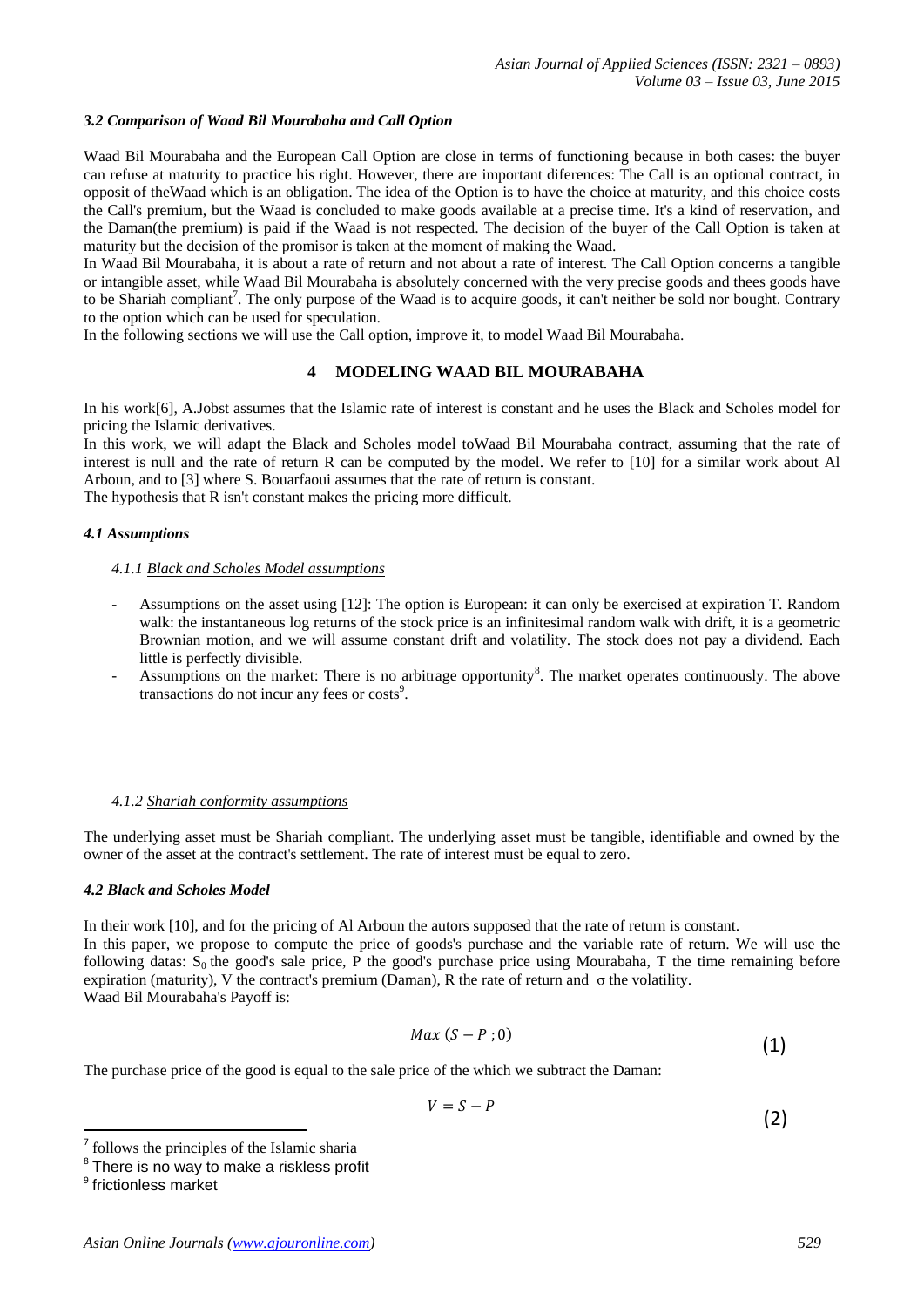The price of the underlying asset is:

$$
dS = Sdt + Sdw
$$
\n(3)

This asset's price follows a Geometric Brownian motion with constant drift and volatility, and dW is simple Brownian. In the case of Waad Bil Mourabaha, the initial condition when t=T is given by:

$$
V = \text{Max}(S - P; 0) \tag{4}
$$

In the conventional European option, the premium of the contract is expressed by:

$$
V(t, S) = S0 e^{-\mu 1t} N(d1) - P e^{-\mu 2t} N(d2)
$$
 (5)

 $\mu_1$  is the interest's rate,  $\mu_2$  is the return's Rate.

The distances to default d1 and d2, using [8] can be represented by:

$$
d2 = d1 - \sigma \sqrt{t}
$$
 (6)

N(.) the cumulative standard normal distribution function.

We will adapt the Black and Scholes Model to the previous principles and assumptions. In the following we consider that:

$$
\mu 1 = 0; \ \mu 2 = R \tag{7}
$$

Then we obtain the new equation:

$$
V(t, S) = S0 N(d1) - P e^{-Rt} N(d2)
$$
 (8)

We notice that in equation (8), we have two Unknown parameters V and R. We introduce another expression using the actualization of the rate of return.

We remind the general formulas of actualization:

$$
P = (S0 - V) (1 + R)^t
$$
 (9)

where P and (S0 - V) are the future value and the present value of goods respectively. (9)

Using (8) and (9) the rate of return is given by:

$$
R = \sqrt[t]{\frac{P}{S0 - V}} - 1
$$
 (10)

Our purpose is to compute R and V using the equations (8) and (10).

# *4.3 Resolution*

In the following we will compute  $P = P(S; t)$  the price of purchase of goods and  $R = R(S; t)$  the rate of return. Using (2) and (8) we have:

$$
V(t, S) = S0 - P = S0 N(d1) - Pe^{-Rt} N(d2)
$$
\n(11)

$$
S0 - S0 N(d1) = P - P e^{-Rt} N(d2)
$$
\n(12)

We obtain the expression of the price P:

$$
P = \frac{S0(1 - N(d1))}{(1 - e^{-Rt}N(d2))}
$$
\n(13)

The expressions of distances to default are given by:

(14)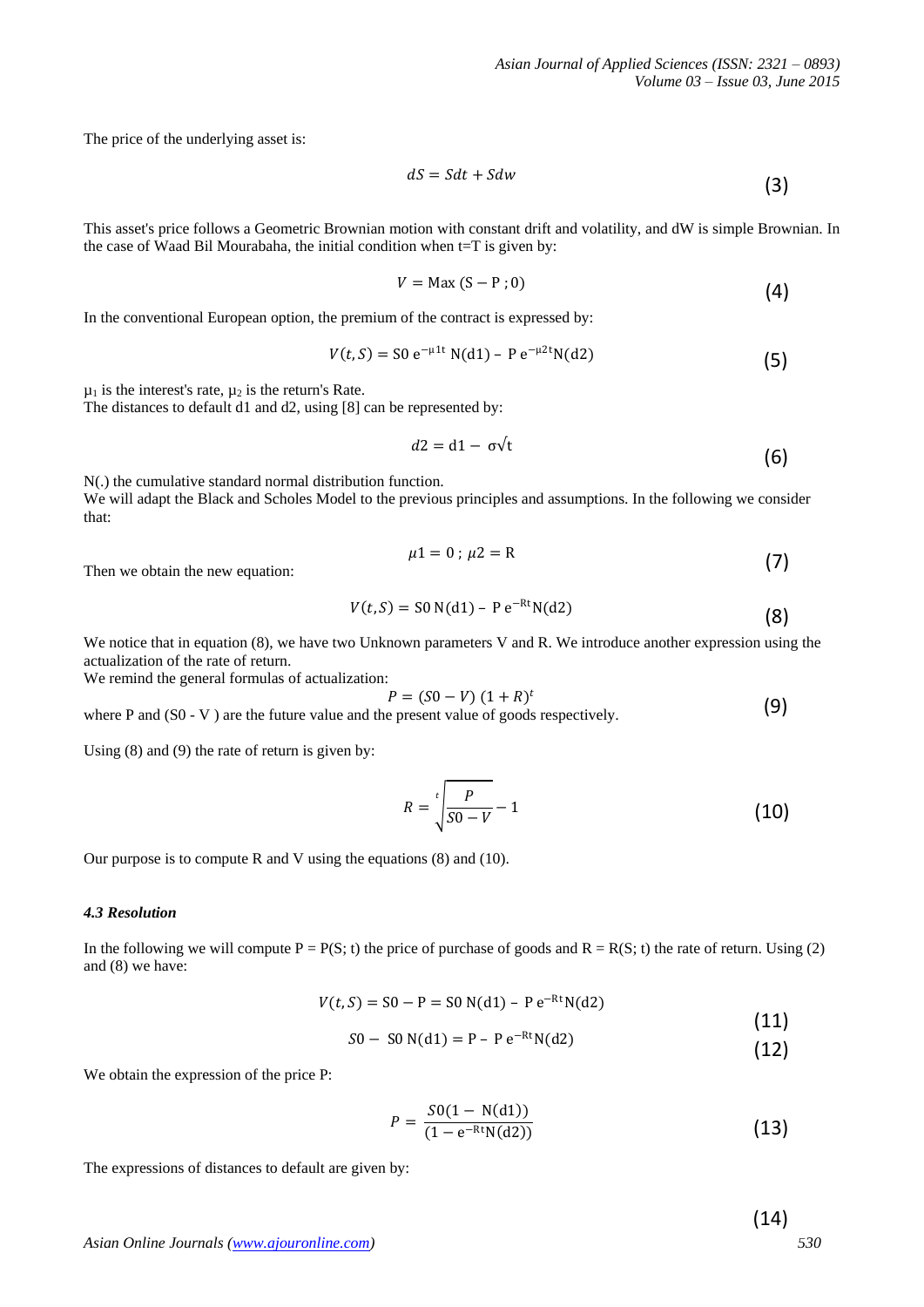*Asian Journal of Applied Sciences (ISSN: 2321 – 0893) Volume 03 – Issue 03, June 2015*

$$
d1 = \frac{[(\ln P/S0) + (-R - 1/2\sigma^2)t]}{\sigma \sqrt{t}}
$$
  

$$
d2 = \frac{[(\ln P/S0) + (-R + 1/2\sigma^2)t]}{\sigma \sqrt{t}}
$$
(15)

Using (10) and (13) we obtain the expression of return's rate R:

$$
R = \sqrt[1/t]{\frac{P}{SO(1 - N(d1)) + Pe^{-Rt}N(d2)}} - 1
$$
 (16)

By fixing the time,  $t = T$ , the analytical solution of Waad Bil Mourabaha using the adapted Black and Scholes Model is given by:

$$
P = \frac{S0(1 - N(d1))}{(1 - e^{-RT}N(d2))}
$$
\n(17)

$$
d1 = \frac{[(\ln P/S0) + (-R - 1/2\sigma^2)T]}{\sigma\sqrt{T}}
$$
 (18)

$$
d2 = \frac{[(\ln P/S0) + (-R + 1/2\sigma^2)T]}{\sigma\sqrt{T}}
$$
(19)

$$
R = \sqrt[1/T]{\frac{P}{SO(1 - N(d1)) + Pe^{-RT}N(d2)}} - 1
$$
 (20)

P, R, d1 and d2 depends on the maturity T, the price of purchase of goods P, and the rate of return R. In the next part we will solve the system using the fixed point method.

## **5 FIXED POINT METHOD AND IMPLEMENTATION**

In order to compute numerically the solution of the differential equation of Black and Schole's, we will use the fixed point method.

#### *5.1 Implementation*

The algorithm is given by: **Definition of the parameters:**  $T$ ,  $S_0$ ,  $\sigma$  and  $\varepsilon$ **Initialization:**  $P_0$ ,  $R_0$ **Calculation:**  $P_1$  with the initial condition:  $P_1 = f(P_0)$  $R_1$  with the initial condition:  $R_1 = f(R_0)$  $P(n + 1) = f(Pn) = \frac{S0(1 - N(d1(Pn, Rn)))}{(1 - \frac{PnT N(d1(Qn, Rn))}{S(n, Rn))}}$  $(1 - e^{-RnT} N(d2(Pn, Rn)))$  $R(n + 1) = f(Rn) = \frac{1}{T} \sqrt{\frac{Pn}{\text{SO}(1 - N(d_1(Pn, Rn))) - Pn}}$  $S0(1-N(d1(Pn, Rn))) + Pn e^{-RnT} N(d2(Pn, Rn))$  $\frac{1/T}{\cos((1 - N(41/2p_1 - p_2))) + p_1 - RnT N(43/2p_1 - p_2))} - 1$ While  $|P(n+1) - P(n)| > \varepsilon$  and  $|R(n+1) - R(n)| > \varepsilon$  do:  $P(n + 1) = f(P(n))$  $R(n + 1) = g(R(n))$ End While  $P(n+1)$  $R(n+1)$ 

#### *5.2 Numerical results*

In Table1, we present the numerical results of Waad Bil Mourabaha contract and the European Call Option. These numerical results are given using MATLAB.

The result of Waad Bil Mourabaha is calculated using the equations (17), (18), (19) and (20).

The result of the European Call Option is calculated using the equation (5) with:  $\mu_1 = R = 0.0072$ ;  $\mu_1 = 0.07$ .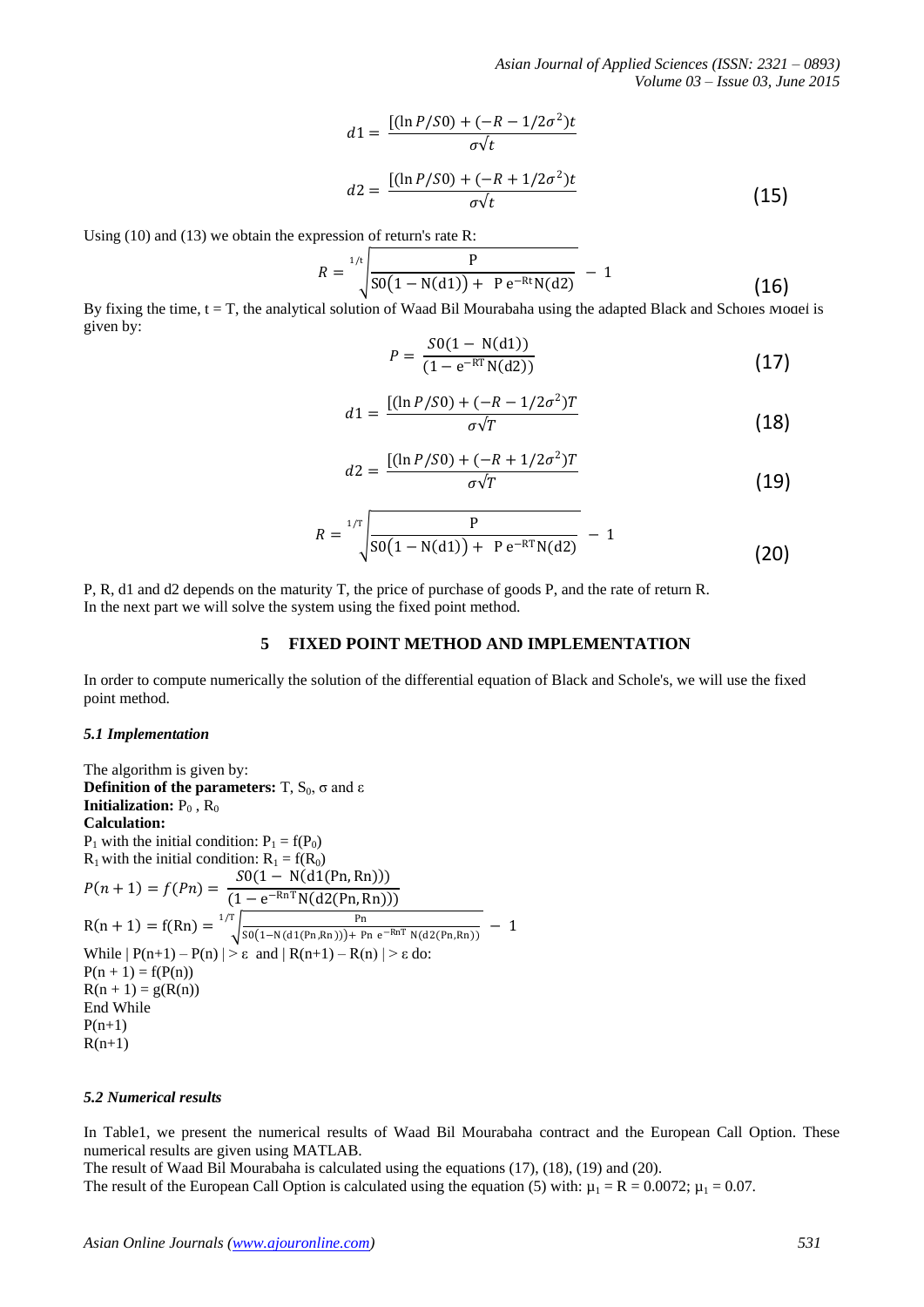The rate of return of the Call Option is constant.

The rate of return of theWaad Bil Mourabaha is dynamic and it's obtained by the proposed algorithm. To obtain the results:  $T = 5$ ;  $\sigma = 0.3$ .

| 00   | V(Waad Bil Mourabaha) | <b>V(Call Option)</b> |  |
|------|-----------------------|-----------------------|--|
| 1000 | 15,1863               | 18,7893               |  |
| 500  | 7.5931                | 9,3946                |  |
| 100  | 1,5186                | 1,8789                |  |
| 50   | 1.7594                | 0,9395                |  |
|      | 0.1519                | 0,1879                |  |

**Table1:** Comparison betweenWaad Bil Mourabaha and the European Call Option

# **6 PROFIT AND LOSS OF WAAD BIL MOURABAHA**

#### *6.1 Table of Proftit and Loss*

The price of the underlying asset at maturity St can take infinity of values, it can be presented in the Figure1:



Using Figure1, we present the profit and loss of Waad Bil Mourabaha in the Table2:

| Cases | <b>Value of Underlying Asset</b> | <b>PL</b> of the Buver | PL of the Seller      |
|-------|----------------------------------|------------------------|-----------------------|
| Case1 | $St < P - V$                     | -V                     |                       |
| Case2 | $P - V < St < P$                 | $St-P < 0$             | $P-St>0$              |
| Case3 | $P < St < P + V$                 | $St - P > 0 P$         | $P-St < 0$            |
| Case4 | $St > P + V$                     | $St - P - V > 0$       | <b>P</b> - St + V < 0 |

**Table2:** Profit and loss of Waad Bil Mourabaha

Islamic religion does not encourage the transactions with very high profit, by the fact that this engenders a big loss to the other side.

The idea is to minimise the loss, that why when  $St > P + V$  Min Bab Al Ihssan(out of charity), the buyer allows the seller to keep the Daman to not cause him a big loss(case4).

The money which is exchanged during Waad Bil Mourabaha is:

- case 1:  $-V + V = 0$
- case 2:  $St P + P St = 0$
- case 3: St -P + P -St = 0
- case 4: St -P -V + P-St + V = 0

We notice that the money which is earned by one side is the same one which is lost by the other side: it's a zero sum game.

Waad Bil Mourabaha contract allows the limitation of risks, but don't contribute directly to the creation of wealth.

### *6.2 Example*

A Company will need raw material in three years, the current price of this quantity is  $S0 = 50000$ DH, the manager concludes a Waad to buy this quantity in three years.

Compute the parameters P, R and V: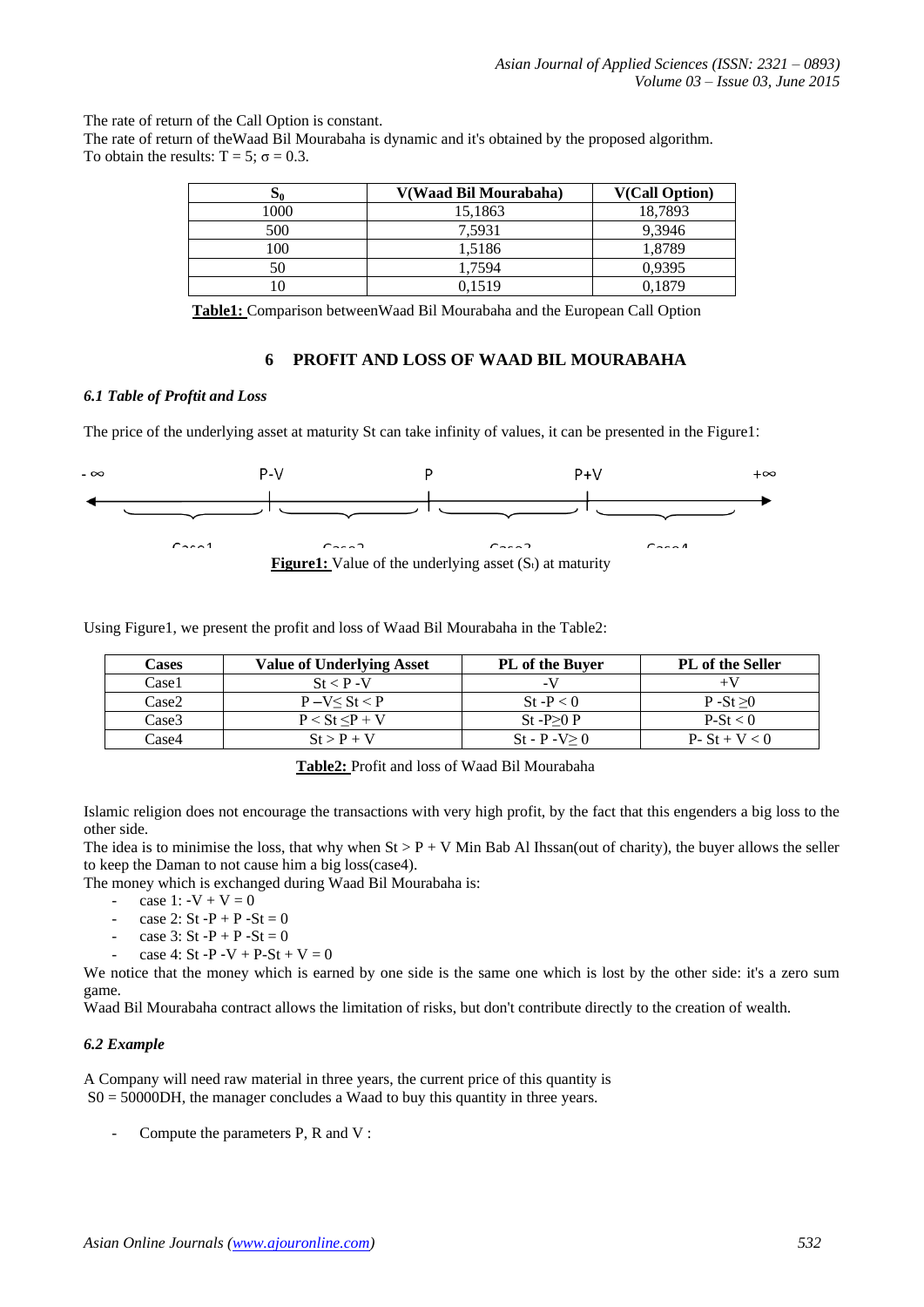The price of purchase will be lower than the current price, because the farmer will make a reduction to the buyer who is going to buy his goods before they are available. The buyer will pay the farmer the Daman which is equal to the amount of the obtained reduction.

The price of purchase of goods is:  $P = 53057DH$ The Daman is:  $V = 1681.9DH$ The rate of return is:  $R = 0.0317$ It would be useful to calculate  $P + V = 54738DH$  and  $P - V = 51375DH$ .

Give the profit and loss values knowing( $St = 45000DH$ ) It's Case1, the buyer will not honor his Waad and will choose to buy goods directly from the market. To compensate the loss will keep the Daman. The buyer loses:  $V = -1681.9DH$ The seller wins:  $V = +1681$ . 9DH

Give the profit and loss values knowing( $St = 52000DH$ ): It's Case2, the buyer will pay P to conclude the Mourabaha even if he loses, his loss will be less than the the value of the Daman.

The buyer loses:  $St - P = 52000 - 53057 = -1057DH < V$ The seller is going to win:  $P - St = +1057DH$ 

Give the profit and loss values knowing( $St = 54000DH$ ): It's Case3, the buyer will pay P to conclude the Mourabaha and the buyer will pay him back the Daman V. The buyer wins:  $St - P = +943$ The seller loses:  $P - St = -943$ 

Give the profit and loss values knowing  $(St = 60000DH)$ : It's Case4, the buyer will pay P to conclude the Mourabaha and the seller will keep Daman Min Bab Al Ihssan. The buyer wins:  $St - P - V = 60000 - 53057 - 1681.9 = +5261.1DH$ The seller loses:  $P - St + V = -5261.1DH$ 

# **7 STABILITY DATA ANALYSIS**

# *7.1 Stability of Time*



Figure 2: Variation of the price according to the time





Figure2 and Figure3, illustrate the shape of price's variation P and of the rate of return R respectively associated with the time T (maturity) considering  $S_0 = 100$  and  $\sigma = 0.3$ .

We can say that by using Waad Bil Mourabaha's modeling it is interesting to choose the maturity less than seven years. However, beyond the fifth year it becomes dificult to predict the value of goods.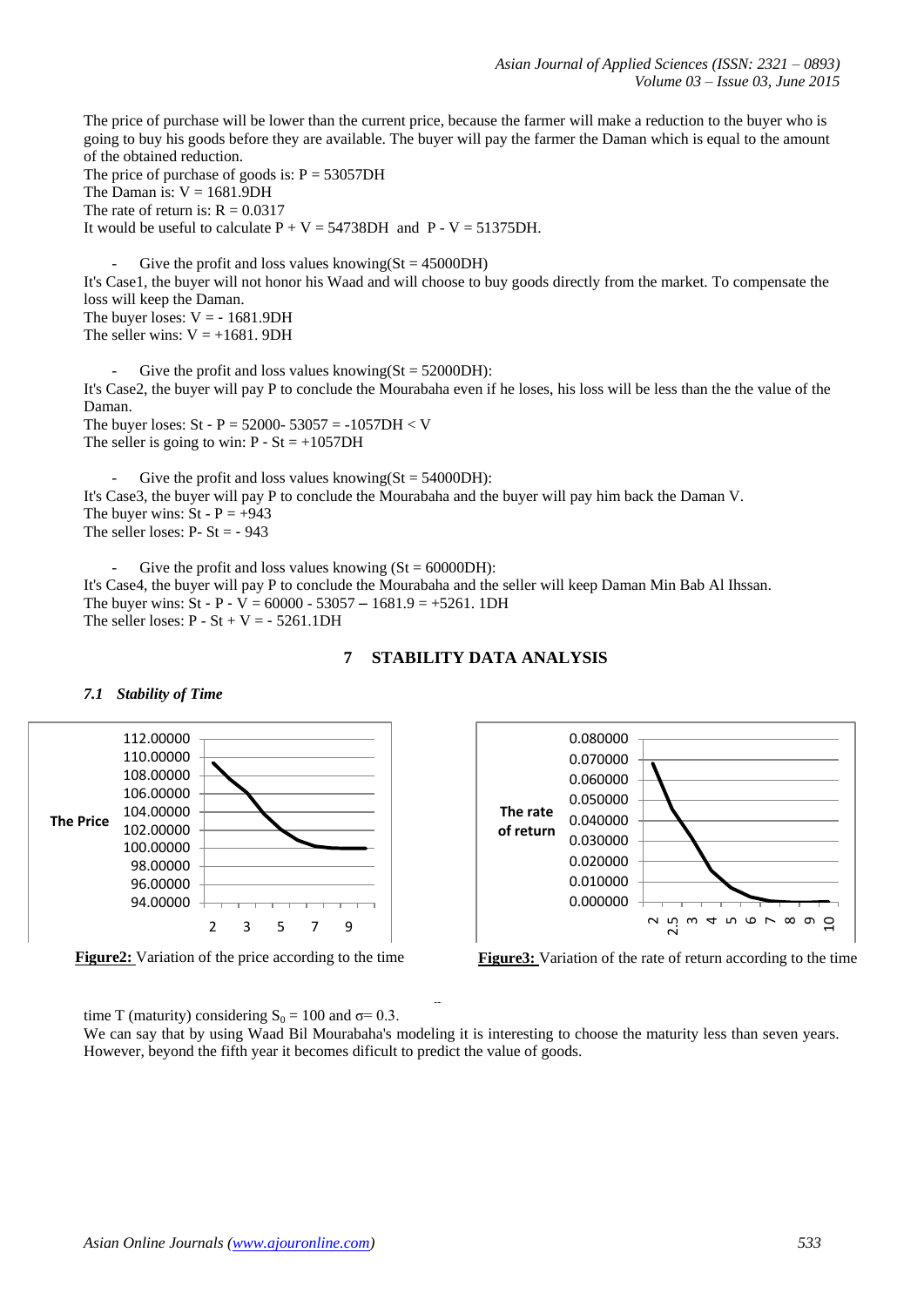# *7.2 Stability of volatility*





**Figure5:** Variation of the rate a of return according to the volatility

# **8 WAAD BIL MOURABAHA HEDGING**

In the Call Option, the buyer is free not to perform the contract. In return, he must pay a premium to the seller. The risk is known and limited to the premium, while the gain is potentially unlimited. He has the right to abandon the option if the price at the maturity is more favorable than the option's market price, or exercise the option if the option price is favorable relative to market, or sell the option if there is a profit to be made (Speculation which's impossible in Waad Bil Mourabaha). However, the seller of the call option is obligated to sell, if the buyer decides to exercise its right. The gain of the seller is limited but losses are unknown.

According to the article[2], the risk can be defined as possibility of loss, and it's clear from an Islamic perspective that risk as such is not desirable. It's very important to differentiate the legitimate risk from the undesirable risk.

The Islam does not encourage highly risked transactions, it's a form of gambling. The risk is legitimate when it's tolerable, inevitable, insignificant and unintentional.

Waad Bil Mourabaha can be used for hedging, because it can cover the risk the buyer and the seller at the same time. Table3 presents profit and loss's intervals of Waad Bil Mourabaha and the Call Option considering t=T.

Note: WBM = Waad Bil Mourabaha.

| Cases | St               | <b>Buver WBM</b> | <b>Buver Call</b> | <b>Seller WBM</b> | <b>Seller Call</b> |
|-------|------------------|------------------|-------------------|-------------------|--------------------|
| Case1 | $St < P - V$     | [-V.-V]          | [-V.-V]           | [V.V]             | <b>IV.VI</b>       |
| Case2 | $P-V < St < P$   | $\sim 0.01$      | 1-2V.-VI          | [0, V]            | IV.2VI             |
| Case3 | $P < St < P + V$ | [0, V]           | 1-V.01            | 1-V.01            | [0, V]             |
| Case4 | $St > P + V$     | ]୦:+∞[           | ]0:+∞[            | $]-\infty$ : Of   | ]- $\infty$ : O[   |

**Table3:** Profit and loss's intervals of Waad Bil Mourabaha and Call Option

When the price is lower than P - V, the behavior of the Waad Bil Mourabaha and the Call option is the same: the transaction is canceled and the Daman (respectively the premium) is paid. (Case1)

According to Table3, the buyer and the seller can have different positions depending on the choisen contract:

- For the buyer
	- If he chooses the Waad Bil Mourabaha contract and the price falls between P-V and P:  $(P - V \le St < P) \rightarrow (-V \le St - P < 0)$ He loses an amount in the interval [-V,0[(case2). If the price rise between P and P+V:  $(P < St \leq P + V) \rightarrow (0 < St \leq V)$ He wins an amount in the interval ]0,V](case3). And if the price is higher than P+V his gain is unlimited (case4). If he chooses the Call and the price falls between P - V and P:  $(P - V \le St < P) \rightarrow (-2V \le St - P - V < -V)$

He loses an amount in the interval [-2V,-V[(case2)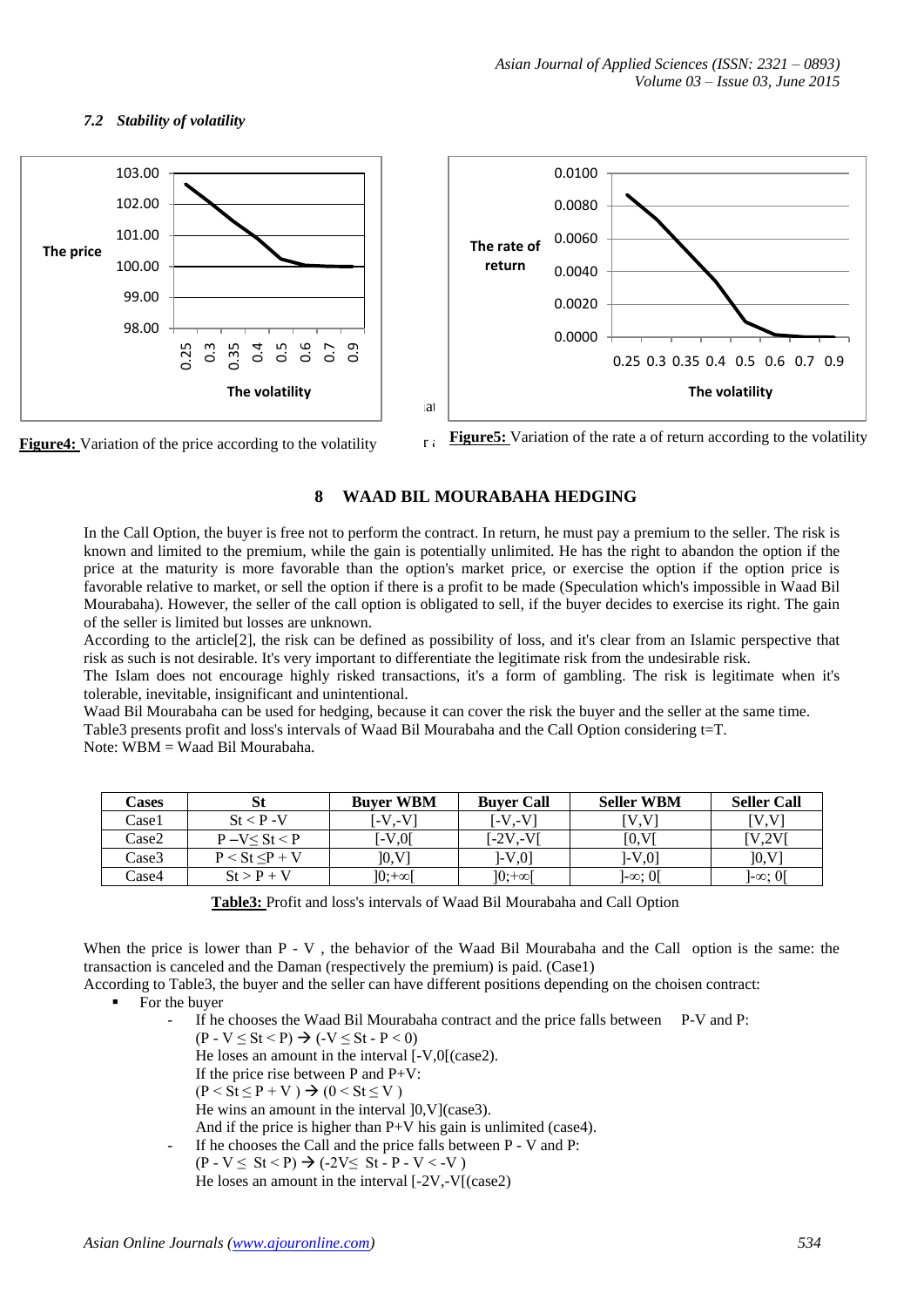If the price rises between P and P+V:  $(P < St \leq P + V) \rightarrow ( -V < St \leq 0)$ he loses an amount in the interval ]-V,0](case3). And if the price is higher than P+V his gain is unlimited (case4).

## For the seller

If he chooses the Waad Bil Mourabaha contract and the price falls between  $P - V$  and P:  $(P - V \le St \le P) \rightarrow (0 \le P - St \le V)$ He wins an amount in the interval [0,V[(case2). If the price rises between P and P+V:  $(P < St < P + V) \rightarrow ( -V < P - St < 0)$ He loses an amount in the interval ]-V,0](case3) And if the price is higher than P+V his losses are unlimited (case4) If he chooses the Call and the price falls between P - V and P:  $(P - V < St < P) \rightarrow (0 < - St < V)$ He wins an amount in the interval [V,2V[(case2). If the price rise between P and P+V:  $(P < St \le P + V) \rightarrow (-V < P - St \le 0)$ He loses an amount in the interval ]0,V](case3). And if the price is higher than P+V his losses are unlimited (case4).

In case1, case2 and case4, the positions of gain and loss for the seller and the buyer are the same in Waad Bil Mourabaha contract and Call option(no matter if it'sWaad Bil Mourabaha or Call option, if the price rises the buyer wins). But the difference is in the amount which is earned or lost, especially in case2 we notice an amplification of gain and loss interval.

These transactions are zero sum game: Waad Bil Mourabaha contract try to avoid the excessive gain in one side, because it limits the loss in the other side.

In case 3,  $(P \leq St \leq P + V)$ , if we compare the position of the buyer in Waad Bil Mourabaha contract and the Call option, we notice that under the same price's shape there is a difference in the profit and loss: the buyer will win if he chooses the first contract and loses if he chooses the second.

In the four cases, the buyer inWaad Bil Mourabaha contract is sure to win in two cases, and only in one case in the Call option.

In the Call option, the buyer can have a very big profit and the seller unlimited loss. In contrast, Waad Bil Murabaha contract allows less profits than option, but it minimizes the loss.

In case4 it's difficult to limit the risk, that's why to improve the hedging it would be interesting to use the exotic options.

# **9 CONCLUSION**

In Waad Bil Mourabaha contract the notion of gain and loss should be discussed, because both parts are winning (winwin).

In case of increase of goods's price, the buyer obtains his goods with a low price via the Mourabaha, and the seller is sure of the sale of its goods.

In case of reduction of goods's price, the buyer will have paid the premium of the contract and will buy goods with a low price but directly from the market without using the Mourabaha, the seller will have kept its goods besides premium of the contract to reward the loss which can possibly occur because of the canceling of the Waad.

The Waad Bil Mourabaha can hedge the risk of the actuations in the prices on the market, and minimize the loss.

It would be also interesting to test Waad Bil Mourabaha in other transactions as Muzara'ah or Istisna'ah.

To improve the Waad Bil Mourabaha model we can try to use the exotic options, to model the loss of the buyer in cases where the goods are not available, or to test the variation of the parameters by replacing the normal distribution in the model by a non-normal distribution for example  $\alpha$ -stable.

#### **10 ACKNOWLEDGMENT**

We would like to thank the Islamic Development Bank which supports the Islamic Financial Engineering Laboratory IFE-LAB. We wish to express our deep gratitude to Dr. Sami Ibrahim Suwailem for his fruitful suggestions.